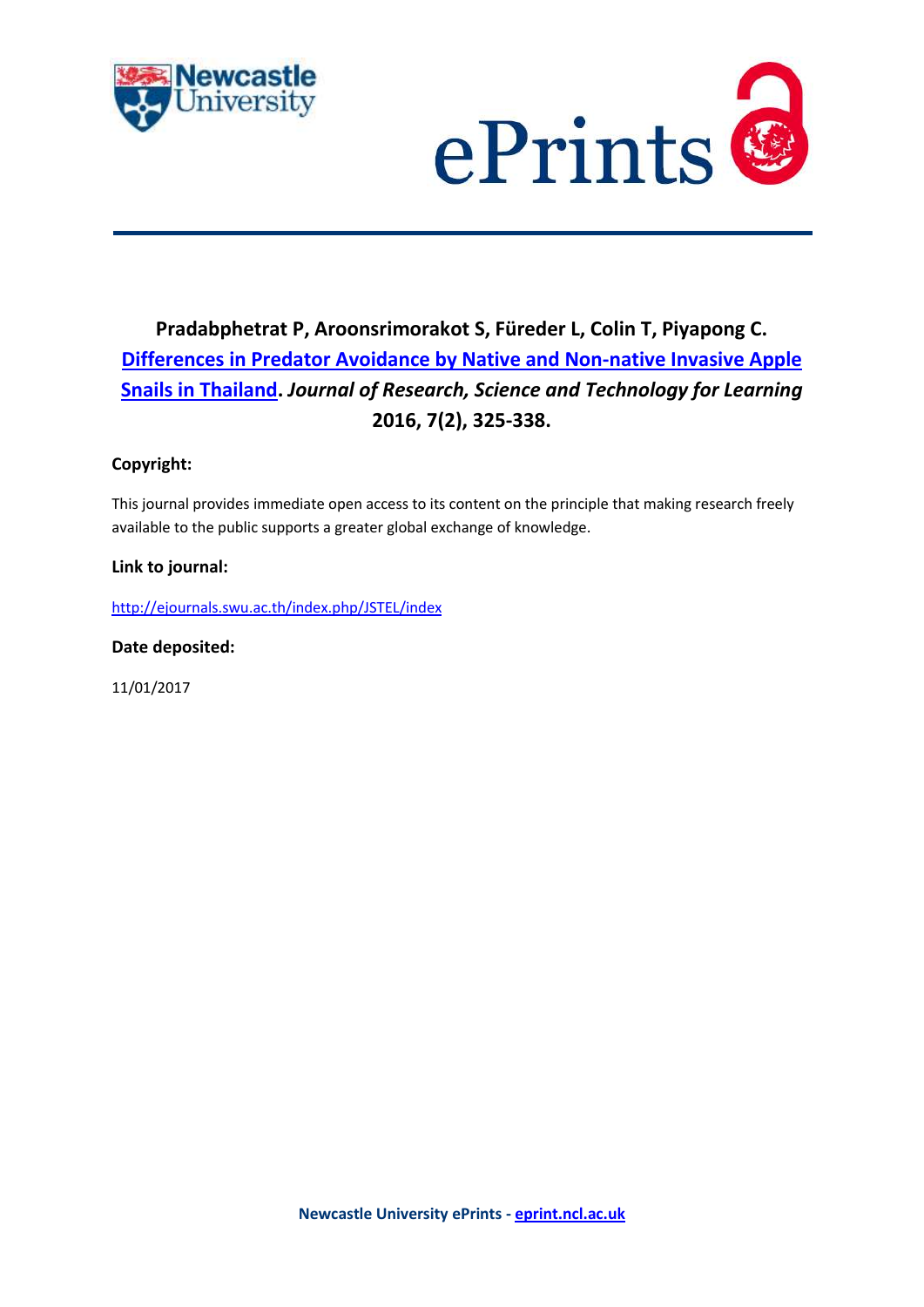# **ความแตกต่างในการหนีผลู้่าของหอยโข่งพนธั พ ์ุ ืนเม ้ ือง และหอยเชอรี่ในประเทศไทย**

## **ปิยะรกษั ์ประดบเพชรร ั ตนั ์ 1 สยาม อรณศร ุ ีมรกต<sup>2</sup> Leopold Füreder3 Colin Tosh4 และจนทั ิมา ปิยะพงษ์ 5\***

<sup>1</sup>สาขาวิชาวิทยาศาสตร์สิ่งแวดล้อม คณะวิทยาศาสตร์ มหาวิทยาลัยบูรพา ชลบุรี 20131 <sup>2</sup>สาขาวิชาเทคโนโลยีที่เหมาะสมและนวัตกรรมเพื่อความมั่นคงด้านสิ่งแวดล้อม ้ คณะสิ่งแวดล้อมและทรัพยากรศาสตร์ มหาวิทยาลัยมหิดล นครปฐม 73170 <sup>3</sup>River Ecology and Conservation, Institute of Ecology, University of Innsbruck, A-6020 Innsbruck, Austria <sup>4</sup>School of Biology, Newcastle University, Newcastle Upon Tyne NE1 7RU, United Kingdom <sup>5</sup>ภาควิชาชีววิทยา คณะวิทยาศาสตร์ มหาวิทยาลัยบูรพา ชลบุรี 20131 \* E-mail: chantimap@buu.ac.th

### **รบบทความ ั : 1 สิงหาคม 2559 ยอมรบตั ีพิมพ: 2 ์ กนยายน ั 2559**

### **บทคดยั ่อ**

ึ การหนีผู้ล่าเป็นลักษณะพฤติกรรมที่สำคัญชนิดหนึ่งที่นำไปสู่การประสบความสำเร็จในการ รุกรานของชนิดพันธุ์ต่างถิ่น ในช่วงไม่กี่ทศวรรษที่ผ่านมาหอยเชอรี่ (*Pomacea canaliculata*) ถูกนำ ้ เข้ามาในประเทศไทยโดยความตั้งใจ ซึ่งการนำเข้ามาหอยเชอรี่นำไปสู่การลดลงของความหลากหลาย ทางชวภาพ ี โดยเฉพาะหอยโขงพ่ นธั ุพ์ นเม ้ื องื (*Pila* spp.) ตลอดจนรบกวนการทางานของระบบน ํ ิเวศ ้ดังนั้นเพื่อประเมินว่าพฤติกรรมที่แตกต่างในการหนีผู้ล่าอาจเป็นกลไกที่มีผลต่อความสำเร็จในการ รุกรานของหอยเชอรี่ซึ่งเป็นชนิดพันธุ์ต่างถิ่น จึงศึกษาพฤติกรรมการหนีผู้ล่าของหอยโข่งพันธุ์พื้นเมือง (*Pila pesmei*) และหอยเชอร (่ี*Po. canaliculata*) ต่อส่อทางเคม ื จากปลาหมอไทย ี (*Anabas testudineus*) โดยพบว่าหอยทั้ง 2 ชนิดตอบสนองต่อสื่อทางเคมีของปลาหมอไทยโดยหนีไปอยู่ที่ด้านล่างของตู้ทดลอง ้อย่างไรก็ตามหอยโข่งพันธุ์พื้นเมืองไม่มีการหนีผู้ล่าในช่วงเริ่มต้นการทดลอง แต่มีการหนีผู้ล่า ้ หลังจาก 30 นาทีถึง 60 นาทีของการทดลอง ในขณะที่หอยเชอรี่แสดงการหนีผู้ล่าตั้งแต่ 30 นาทีแรก ึ ของการทดลองจนถึง 60 นาทีของการทดลอง ผลการศึกษานี้แสดงให้เห็นว่าชนิดพันธุ์ต่างถิ่นที่รุกราน ้ แสดงพฤติกรรมการหนีผู้ล่าดีกว่าชนิดพันธุ์พื้นเมือง จึงทำให้หอยเชอรี่กลายเป็นชนิดพันธุ์ที่ประสบ ้ ความสำเร็จในการตั้งถิ่นฐานและส่งผลกระทบต่อประชากรของชนิดพันธุ์พื้นเมือง

**์ คำสำคัญ:** ผู้ล่า การหนี ชนิดพันธุ์พื้นเมือง ชนิดพันธุ์ต่างถิ่น ชนิดพันธุ์รุกราน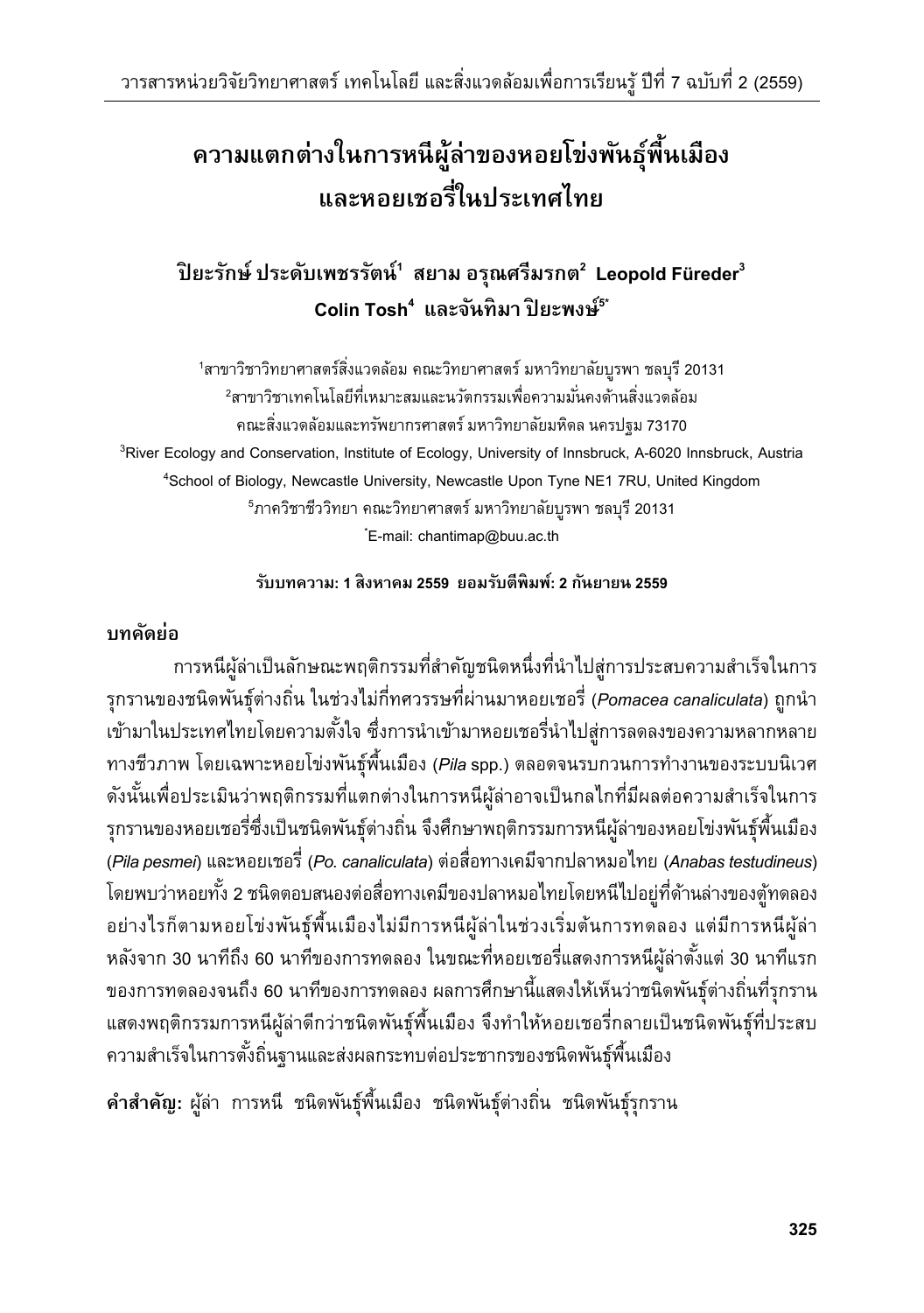## **Differences in Predator Avoidance by Native and Non-native Invasive Apple Snails in Thailand**

## Piyaruk Pradabphetrat<sup>1</sup>, Sayam Aroonsrimorakot<sup>2</sup>, Leopold Füreder<sup>3</sup>,  ${\sf Colin~Tosh}^4$  and Chantima Pi<mark>yapong $^{\mathfrak{h}^*}$ </mark>

<sup>1</sup>Program in Environmental Science, Faculty of Science, Burapha University, Chonburi 20131, Thailand  $^{2}$ Program in Appropriate Technology and Innovation for Environmental Security, Faculty of Environment and Resource Studies, Mahidol University, Nakhon Pathom 73170, Thailand  $^3$ River Ecology and Conservation, Institute of Ecology, University of Innsbruck, A-6020 Innsbruck, Austria 4 School of Biology, Newcastle University, Newcastle Upon Tyne NE1 7RU, United Kingdom <sup>5</sup>Department of Biology, Faculty of Science, Burapha University, Chonburi 20131, Thailand \* E-mail: chantimap@buu.ac.th

#### **Received: 1 August 2016 Accepted: 2 September 2016**

#### **Abstract**

Predator avoidance is considered to be an important behavioral trait leading to successful invasions of non-native species. In the past few decades, the invasive apple snail (*Pomacea canaliculata*) was intentionally introduced into Thailand. Since its introduction, it has led a decline in biodiversity, especially native apple snails (*Pila* spp.), as well as disturbing the functioning of ecosystems. To evaluate whether behavioral differences in predator avoidance might be an underlying mechanism affecting invasion success of the non-native apple snail, we examined the predator avoidance behavior of the native apple snail (*Pila pesmei*) and the invasive apple snail (*Po. canaliculata*) to chemical cues from the climbing perch (*Anabas testudineus*). We found that both apple snails' species responded to fish chemical cues by going to the bottom. However, *Pi. pesmei* did not begin avoiding predator chemical cues until after 30 min into the treatments while *Po. canaliculata* showed avoidance to predator chemical cues within the first 30 min up to 60 min of the trial. These results suggest that the non-native invasive species exhibited better predator avoidance behavior than native species and this understanding may help explain why invasive apple snails have become successfully established species and impacted native apple snail populations.

**Keywords:** Predator, Avoidance, Native species, Non-native species, Invasive species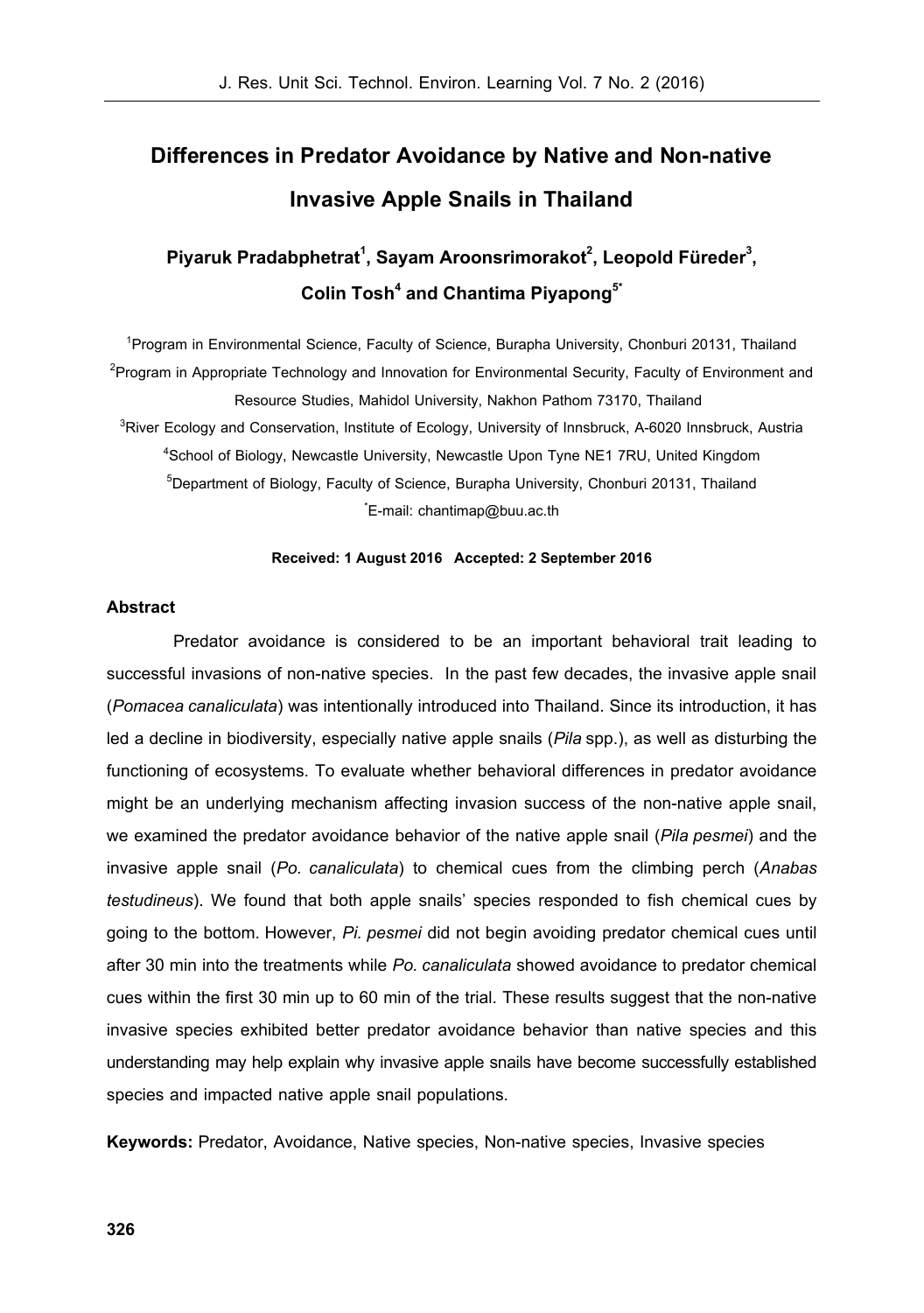#### **Introduction**

 Ecologists, conservation biologists, and natural resources managers have widely focused their attention on non-native invasive species because of their rapid spread and their impacts on biodiversity and natural ecosystems (Joshi et al., 2004). Non-native invasive species are accepted as one of the most important threats to biodiversity and ecosystems which they are introduced (Pyšek and Richardson, 2010; Roy et al., 2014) and they also cause economic damage to agriculture, forestry, fisheries and other human activities, as well as have impacts on human health (Wittenberg and Cock, 2001; Fischer et al., 2015). In addition, many of these non-native invasive species can change the functions of native species in their communities, disturb the evolutionary process and have an effect on the abundance and extinction of native organisms (Gurevitch and Padilla, 2004; Jeschke et al., 2014).

 A species may become invasive in new areas and impact on native species because of characteristic behavioral traits (Chapple et al., 2012; Phillips and Suarez, 2012; Weis, 2010). Predator avoidance is considered to be important behavioral trait leading to successful invasions of non-native species (Ueshima and Yusa, 2015; Weis, 2010). That is, prey animals often alter their behavioral response in the presence of a predator to increase their chance of survival within invaded areas (Aizaki and Yusa, 2010; Nishiumi and Mori, 2015). Also, Weis (2010)

suggested that non-native invasive species may be more successful in avoiding predators than native species. There are a number of different ways in which the non-native invasive species may be successful in terms of predator avoidance. For example, the successful invaders may use a broader range of information about their environment (i.e., chemical cues associated with increased predation risk) than displaced native species, which could protect them from predators (Hazlett et al., 2003). Additionally, the invasive prey species may alter their behavioral responses in the face of predation risk by reduced movement, decreased consumption, reduced activity levels, increased flee distance, and increased use of refuge or predator-free microhabitats (Costa, 2014; Nyström, 2005; Pennuto and Keppler, 2008; Polo-Cavia et al., 2008; Rehage et al., 2005), so they avoid a larger range of predators than the native species.

 Many freshwater snails of the family Ampullariidae, known commonly as apple snails, are an important invasive species (Rawlings et al., 2007) that have been introduced outside of their natural ranges throughout the world (Howells et al., 2006). The apple snail (*Pomacea canaliculata*), which is native to South America, has been successful in proliferating to many areas outside its native geographic range (Martin et al., 2012). It has been intentionally introduced from South America into Asia since the 1980s primarily as a human food resource, an aquarium trade, and an agent to control aquatic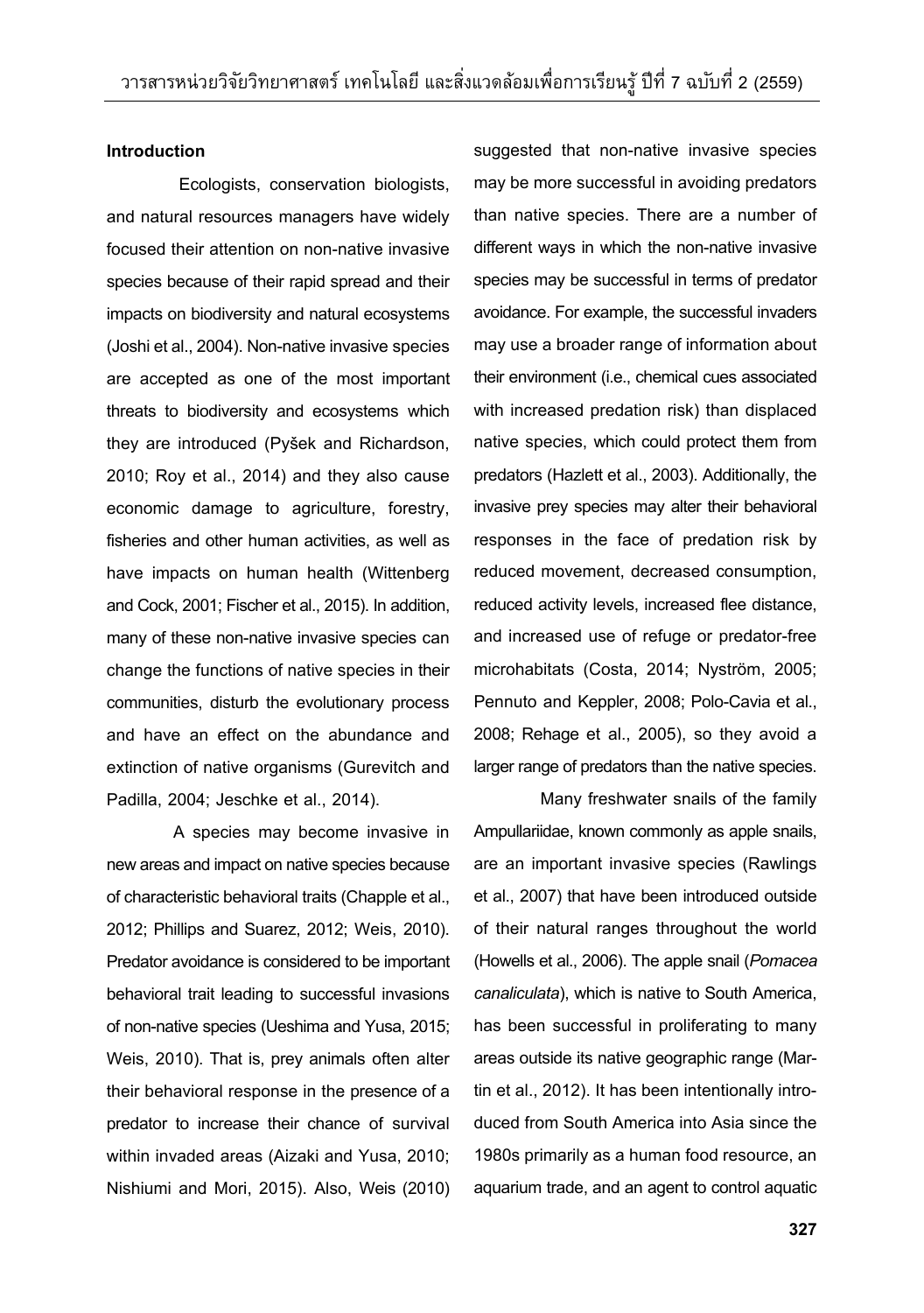weed (Cowie, 2002; Li-na et al., 2007; Naylor, 1996). Unfortunately, the practice of using *Po. canaliculata* for human food declined because developed countries have strict health regulations that mostly prohibited its importation and consumers did not like their taste thus, they were intentionally released or escaped aquaculture (Naylor, 1996; Cowie, 2002; Liang et al., 2013). Many became established in the wild and became invasive, leading to a decline in biodiversity, particularly of native apple snails (*Pila* spp.), and impacting the functioning of ecosystems (Cowie, 2002; Naylor, 1996). Its invasion success and negative impacts on native communities have led it to be considered among the 100 worst invasive alien species in the world (Lowe et al., 2004).

 Interestingly, individual variation in behavioral traits may have important consequences for species invasion success (González-Bernal et al., 2014; Pennuto and Keppler, 2008). Therefore, the differences in the behavioral response of the native and invasive freshwater snail may elucidate how invasive apple snail becomes a successfully established species and affects native apple snail populations. This understanding further highlights the importance of the management schemes of these species. However, few studies have been conducted on the actual mechanisms (e.g., differential predator avoidance) leading to the displacement of the native species by the non-native invasive species. Moreover, lack of information

**328** 

about responses to predation differs between native and invasive freshwater snails. In the present study, we focused on the predator avoidance of native and non-native invasive species of apple snail. As the apple snails' response is considered a mechanism for escaping from predators (Ichinose et al., 2003), we investigate the predator avoidance behavior of native apple snail (*Pi. pesmei*) and invasive apple snail (*Po. canaliculata*) to chemical cues from the fish predator. We predict that the invasive apple snail will respond in predator avoidance more than the native apple snail.

#### **Research Methodology**

#### *Test apple snails*

 We carried out laboratory experiments with native apple snails (*Pi. pesmei*) and invasive apple snails (*Po. canaliculata*) at Burapha University, Chonburi, Thailand. These apple snails were identified to species with morphological characteristics using the identification key of Brandt (1974), Keawjam (1986) and Hayes et al. (2012). Eighty-seven specimens of *Pi. pesmei* (shell height 26.0–30.0 mm) were dug up from mud in an upland rice field (WGS 84: 15°51'50.7"N 103°34'31.1"E) while one hundred and twenty-one *Po. canaliculata* (shell height 26.0–29.5 mm) were hand-collected in a lowland rice field from the water in Hua Chang subdistrict, Chaturaphak Phiman district, Roi Et, Thailand (15°51'48.8"N 103°34'32.5"E)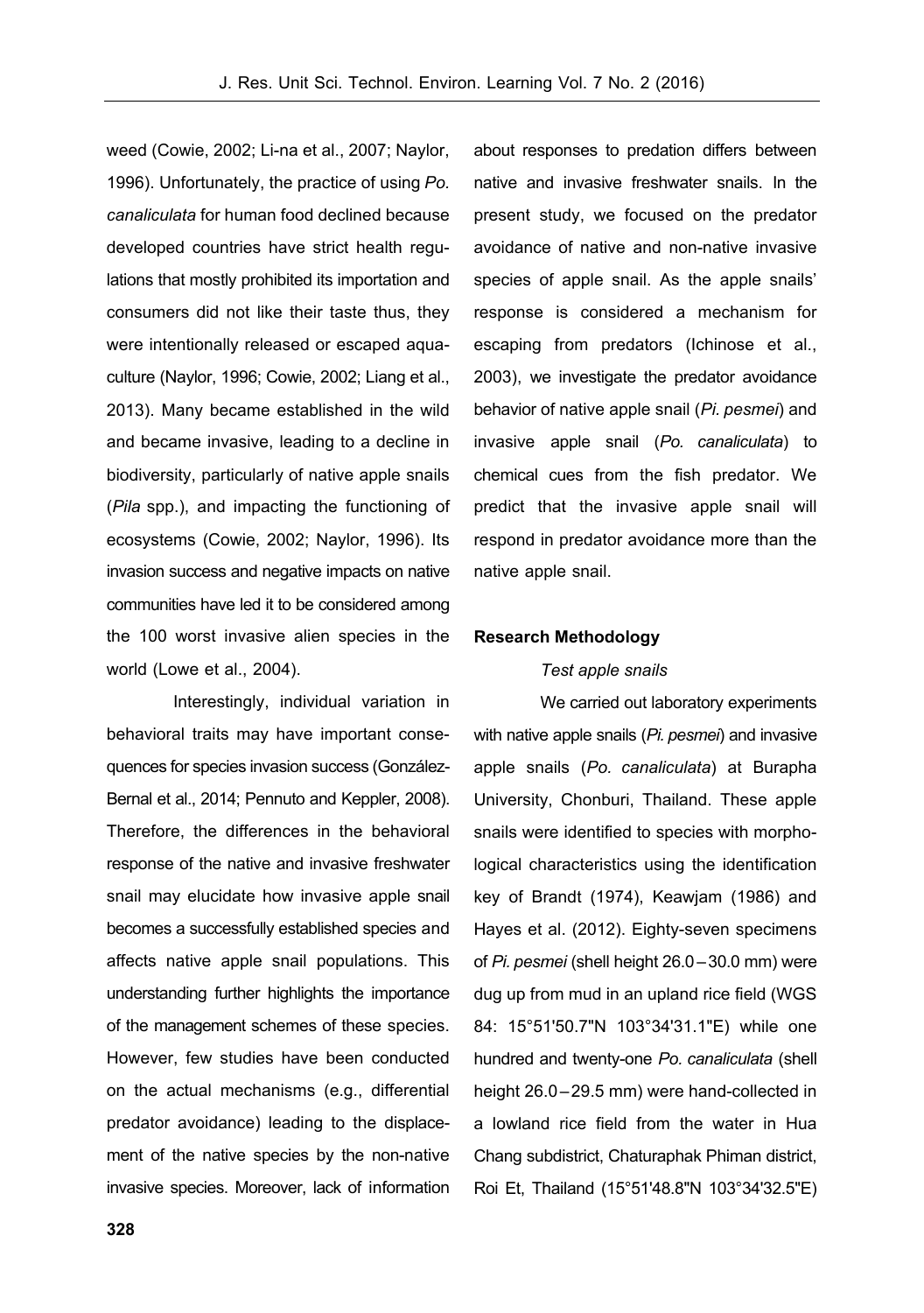in December 2015. The apple snails were brought to the laboratory and transferred into four cement ponds ( $79 \times 79 \times 30$  cm) that had a mud slope for aestivating and resting. Tap water partially filled in the cement ponds, leaving some of the mud slopes above water. The two apple snails' species were maintained separately in different stock cement ponds and allowed a 5 days acclimation period before testing. These cement ponds were kept under the natural ambient photoperiod and water temperature during experimentation ranged from 26 to 32° C. Each cement pond was covered with nylon net (mesh size 2 mm) and overlaid the edges with bricks to prevent the escape of apple snails. All apple snails were fed *ad libitum* once a day with soft plants (i.e., Chinese cabbage (*Brassica pekinensis*) and lettuce (*Lactuca sativa*)) during the time that they were in the cement ponds. The cement ponds were checked every day, the water was added and plants that were not consumed were removed periodically during the study to avoid fouling.

#### *Fish predator*

 We selected the fish species native to Thailand to assess predator avoidance behavior of apple snails in this study. The climbing perch (*Anabas testudineus*) is a freshwater fish that is available in almost all freshwater systems such as ponds, swamps, canals, lakes, rivers, streams and estuaries (Mustafa et al., 2010; Hossain et al., 2012). Also, it was found in

shallow wetlands and rice fields with apple snails (Carlsson et al., 2004). Larvae and young fry tend to be plankton feeders while older perch are omnivorous that feed on insects, worms, crustaceans, molluscs, small fish, algae, soft plants and organic debris (Mustafa et al., 2010; Hossain et al., 2012). In previous studies, the climbing perch also reduced numbers of the apple snail, especially the neonates with shell height 2–10 mm (Carlsson et al., 2004). Thus, we considered climbing perch potentially effective predator of both species of apple snails.

*Anabas testudineus* were collected from a pond in Bang Samak subdistrict, Bang Pakong district, Chachoengsao, Thailand (WGS 84: 13°33'21.7"N, 100°56'05.7"E). All fish were allowed to acclimatize for 3 days in an aquarium (45 × 30 × 30 cm) containing 12 L dechlorinated tap water and maintained at the temperature of the non-aerated water was approximately 27 $^{\circ}$ C. The aquarium was covered with opaque paper to minimize disturbing stimuli from outside. We also covered the top of an aquarium with nylon net (mesh size 2 mm) and overlaid with corrugated plastic sheet and rocks to prevent the escape of fish. The fish were fed twice daily with commercial fish pellets that do not contain the extracts from mollusks and they were not fed for 24 h prior to use in experiments.

#### *Experimental design*

 Predator avoidance behavior of the two apple snail species to chemical cues released from fish was examined in separate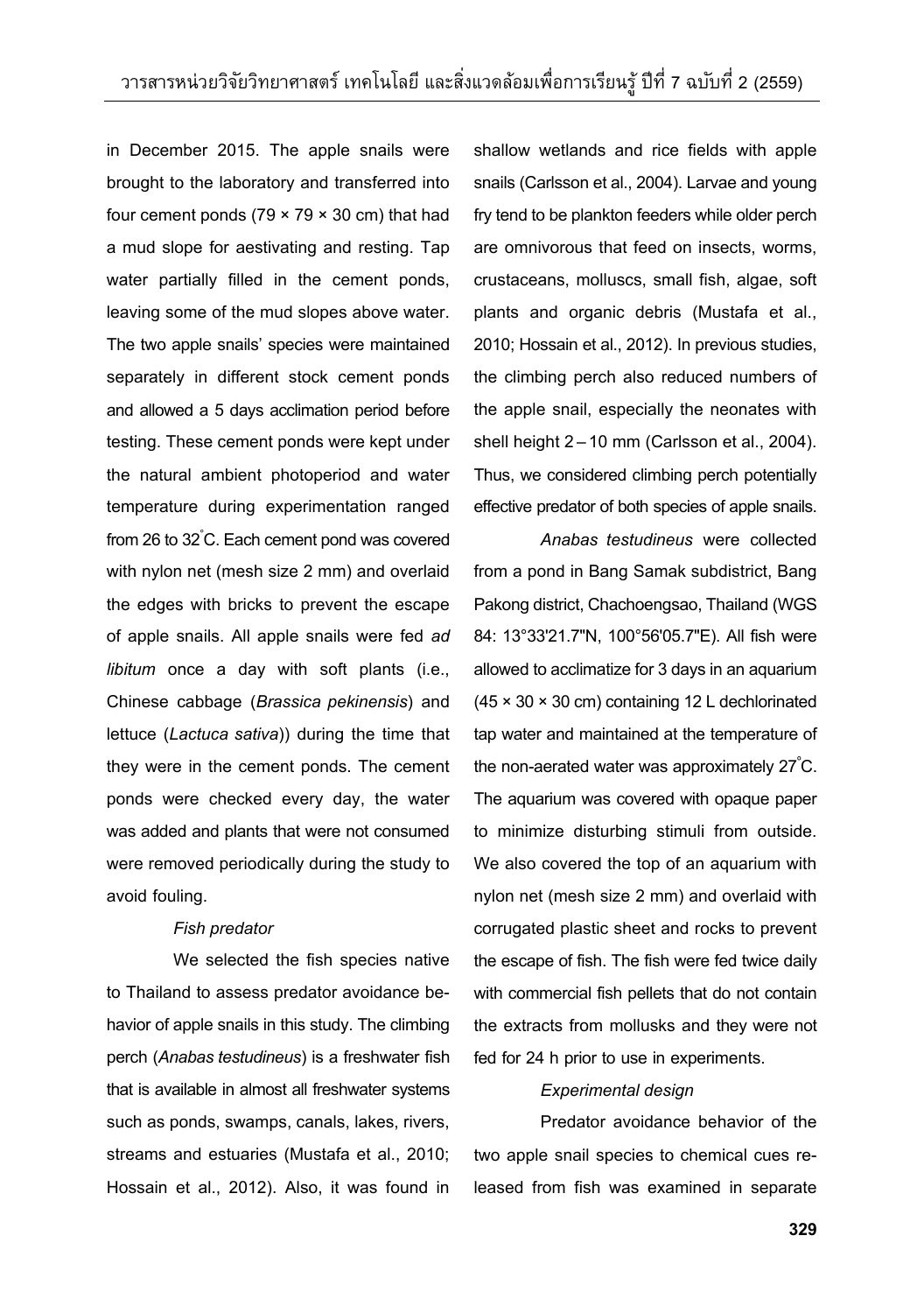test tank (30  $\times$  30  $\times$  30 cm with 3 L of dechlorinated tap water). In each observation, we selected a designated apple snail of 26–30 mm shell height randomly and tested competitors in the same size range. All observations were conducted between 17:30 and 00:30 in a room that was quiet and darkened, with no outside disturbances, simulating the natural conditions under which apple snails are most active (Heiler et al., 2008; Kwong et al., 2009; Watanabe et al., 2015).

 We imposed one of two treatments on each test tank: predator treatment (fish odor) and control (no predator odor). One individual of each species was placed in an aquarium for 10 min preceding a trial. After 10 min of acclimation, a volume of 0.2 L of water from an aquarium that had been stocked with *A. testudineus* (total length 178–202 mm, *n* = 3) was gently poured on the surface water in each test tank. In controls, the same volume of tap water was added. We ran 30 trials per apple snails species tested both in predator treatment and control treatment. From previous observation (Ichinose et al., 2003) had shown that the response of apple snails is strongest between 30 min and 1 h after being exposed to the treatment, we recorded the position of each apple snail using a digital camera at the start, 30 min and 60 min later. The apple snail was at or above the water surface was classified as using the surface habitat while an individual had any contact with the bottom of

the test tank was classified as using the bottom habitat (Carlsson et al., 2004). We regarded bottom habitat use as the predator avoidance response in this study. After each trial, apple snails were removed and kept separately by species in cement ponds. To avoid any confounding effects associated with olfactory cues from conspecific and/or heterospecific, the used test tanks were drained, cleaned and refilled the water for use on the following trial.

#### *Statistical analyses*

 The relative difference in predator avoidance behavior between the native apple snail (*Pi. pesmei*) and the invasive apple snail (*Po. canaliculata*) was analyzed with the Fisher's exact test modified for data arranged in a 2 × 2 table. The Fisher's exact test can be used to assess the significance of a difference between the proportions of the two groups as it is categorical variables with small sample size (Routledge, 2005). We tested the proportions of the total number of apple snails that were found at the surface habitat and the bottom habitat between *Pi. pesmei* and *Po. canaliculata*. Additional analyses were conducted for each trial time (30 min and 60 min) and each predator treatments (fish odor and control) separately. The significance level of *p* < 0.05 was considered to indicate statistical differences. Statistical analyses were conducted using SPSS 21.0.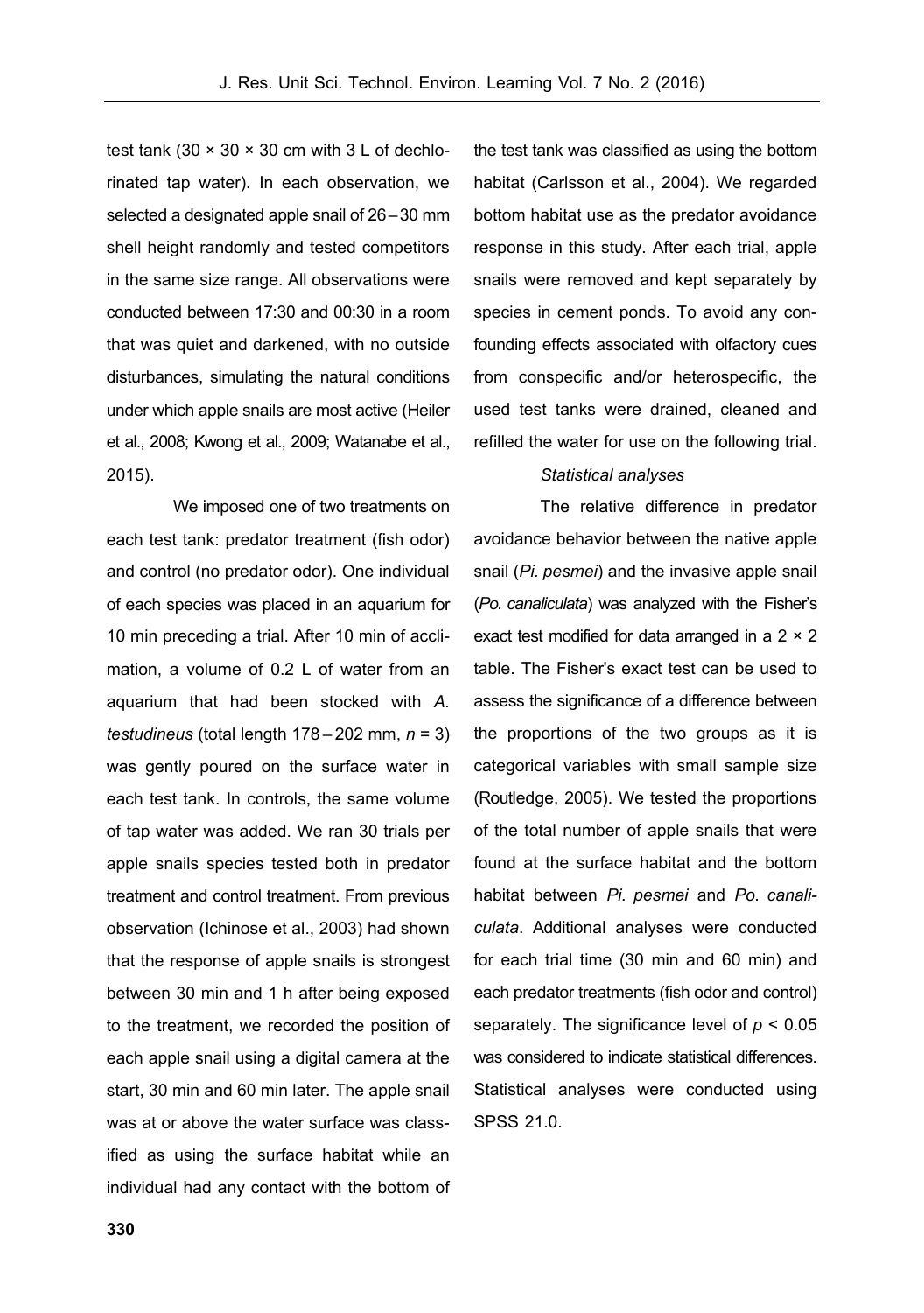#### **Results**

 There were significant differences in the proportions of habitat use of *Pi. pesmei* and *Po. canaliculata* both in 30 min and 60 min after being exposed to control treatment or predator treatment (Fisher's exact test, 2 × 2 table, *p* < 0.05; Table 1). We observed at 30 min after the addition of treatment cues, *Pi. pesmei* occupying the bottom habitat (76.67%) higher than in the surface habitat (23.33%), however, they did not change their response to fish chemical cues in comparison to the control in any habitat use (Figure 1a, b). On the other hand, *Po. canaliculata* in the control treatment used the bottom habitat (43.33%) less than in the surface habitat (56.67%). Also, *Po. canaliculata* in the fish treatment used the bottom habitat (46.67%) less than in the surface habitat (53.33%). Nevertheless, *Po. canaliculata* increased their bottom habitat use when exposed to fish cues (1.1-fold compared to the controls; Figure 1b). At 60 min after the treatment both in the control treatment and the fish treatment, *Pi. pesmei* used the bottom habitat (73.33% and 90.00%, respectively) higher than in the surface habitat (26.67% and 10.00%, respectively). While, *Po. Canaliculata* both in the control treatment and the fish treatment used the bottom habitat (46.67% and 56.67%, respectively) less than in the surface habitat (53.33% and 43.33%, respectively). Thus, *Pi. pesmei* used the surface habitat less often than *Po. canaliculata* both in the control treatment and the fish treatment (Figure 1c) but the two apple snails species increased their use of the bottom habitat by 1.2-fold compared to the controls (Figure 1d).

#### **Discussion**

 This study shows the behavioral differences in predator avoidance of nonnative invasive and native apple snail species. Indeed some evidence suggests that several aquatic species exhibit predator avoidance behavior upon their detection of the predator's signature odor, i.e., a kairomone which is chemical cues released by one species (predator) and received by a second species (prey) (Ferrari et al., 2010). Likewise, the apple snails in our study detect predators through the odor of climbing perch (*A. testudineus*). Our observations corroborated the pattern seen in the earlier study of apple snail response to predation cues in the absence of refuge structure (Carlsson et al., 2004), the addition of chemical cues from predator to the tank resulted in an increase in the proportions of apple snails at the bottom habitat. As apple snails detected the climbing perch's odor on the water surface, they may reduce predation risk by going to the bottom that would be easier and safer than going to the surface (Ichinose et al., 2003). Moreover, we found that both apple snail species responded to predator odor but their pattern of response was different. The native apple snail (*Pi. pesmei*)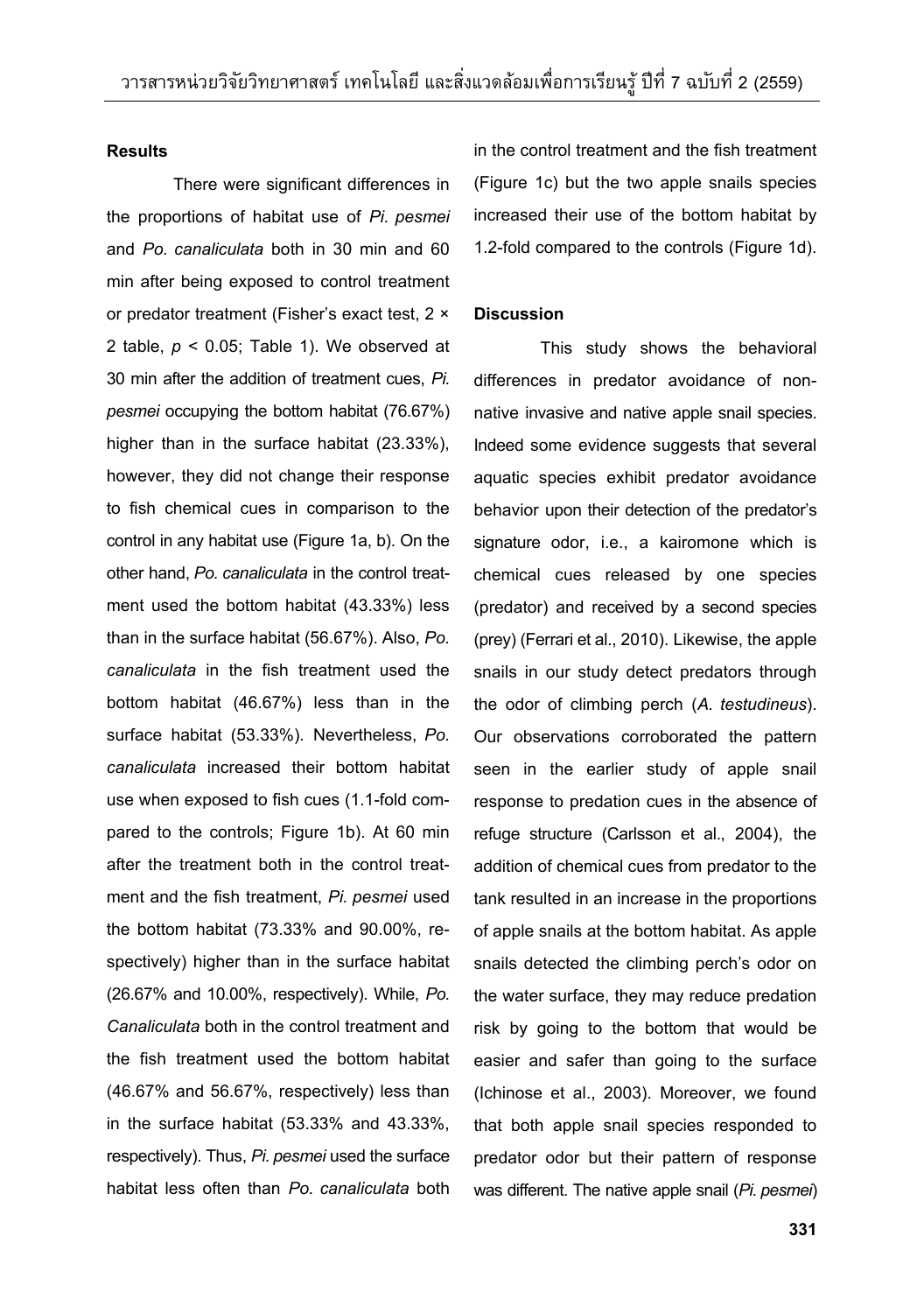**Table 1** The result from Fisher's exact test testing the proportion of apple snails (*Pi. pesmei* or *Po. canaliculata*) found at the surface habitat and the bottom habitat in different treatments (control or predator treatment) in 30 min and 60 min after being exposed to treatments. (N represent number and percentage of apple snails found at surface or bottom of the test tank)

| <b>Habitat use</b>        | N            |                  | Fisher's | p value |
|---------------------------|--------------|------------------|----------|---------|
|                           | Pi. pesmei   | Po. canaliculata | exact    |         |
| Control treatment         |              |                  |          |         |
| Trial time: 30 min        |              |                  |          |         |
| Surface habitat           | 7 (23.33%)   | 17 (56.67%)      | 7.111    | 0.008   |
| Bottom habitat            | 23 (76.67%)  | 13 (43.33%)      |          |         |
| Trial time: 60 min        |              |                  |          |         |
| Surface habitat           | 8(26.67%)    | 16 (53.33%)      | 4.511    | 0.032   |
| Bottom habitat            | 22 (73.33%)  | 14 (46.67%)      |          |         |
| <b>Predator treatment</b> |              |                  |          |         |
| Trial time: 30 min        |              |                  |          |         |
| Surface habitat           | 7 (23.33%)   | 16 (53.33%)      | 5.829    | 0.016   |
| <b>Bottom habitat</b>     | 23 (76.67%)  | 14 (46.67%)      |          |         |
| Trial time: 60 min        |              |                  |          |         |
| Surface habitat           | $3(10.00\%)$ | 13 (43.33%)      | 9.031    | 0.004   |
| Bottom habitat            | 27 (90.00%)  | 17 (56.67%)      |          |         |







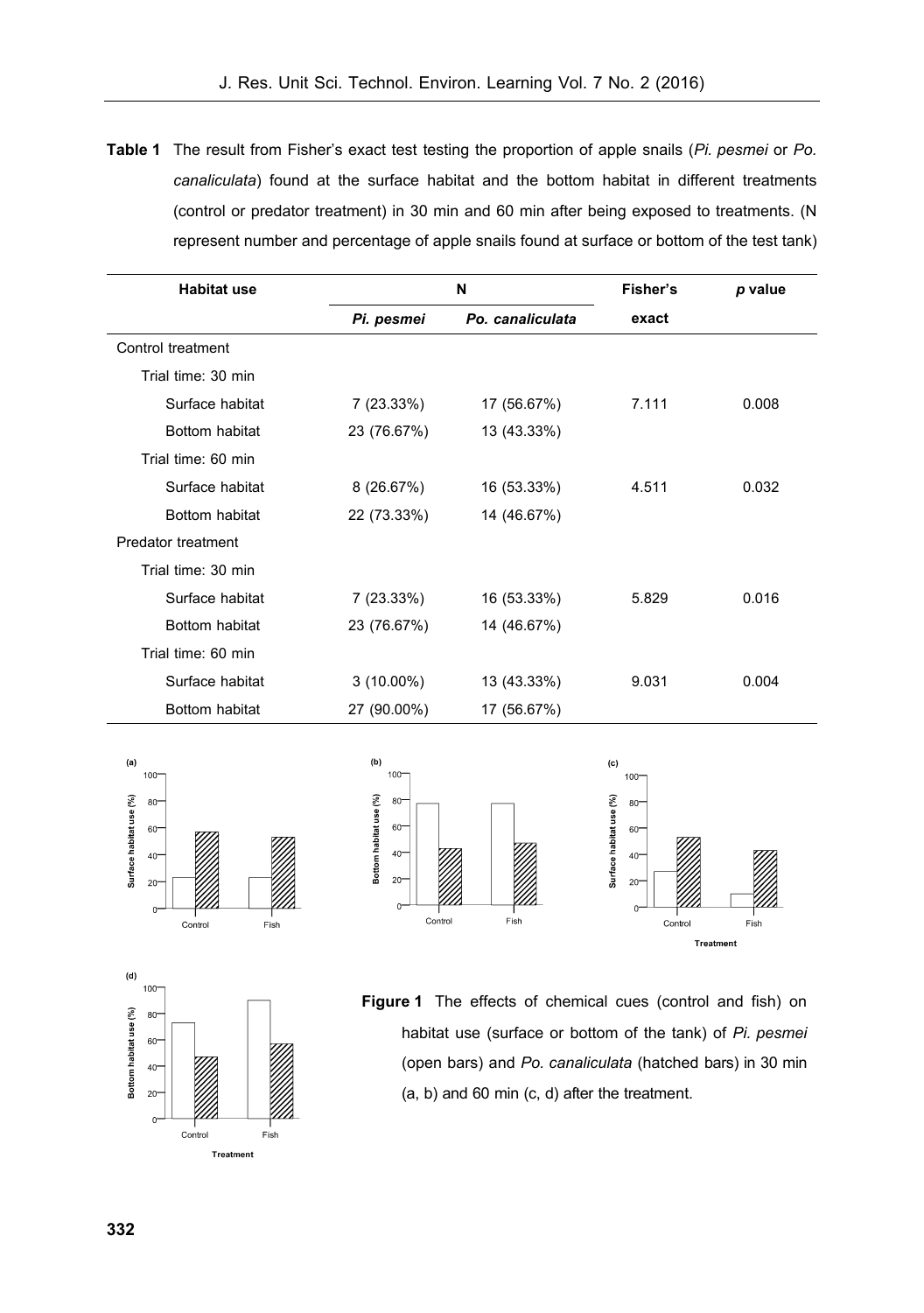did not show avoiding predator odor until 30 min after being exposed to treatments. However, the invasive apple snail (*Po. canaliculata*) responded to fish chemical cues by increasing their use of the bottom habitat which showed avoidance to predator odor within the first 30 min until as long as these trials were conducted (60 min). Hence, it is possible that *Po. canaliculata* was more sensitive to predators and would exhibit stronger avoidance response to predator odor than *Pi. pesmei*. Interestingly, *Po. canaliculata* shows predator avoidance behavior to fish chemical cues although this apple snail has no co-evolutionary history with this fish species, suggesting that it could be quite general in the response of the apple snail to fish cues (Carlsson et al., 2004). This finding also provides evidence to support the hypothesis that the invasive apple snail respond in predator avoidance more than the native apple snail and probably contributes to the displacement of native species by non-native invasive species (i.e., invasion success). Our study is consistent with the previous study (Hazlett et al., 2003) that the non-native invasive species use a broader range of chemical cues concerning predation risk than native species which increases the likelihood of avoiding predation and this behavioral response may contribute to invasion success in new environments.

 In addition to its greater ability to detect and respond to the odor of predator, the non-native invasive species had more

effective avoidance behavior against predator than the native species (Weis, 2010). For example, Pennuto and Keppler (2008) found that the invasive amphipods (*Echinogammarus ischnus*) reduced the distance moved to more fish predators than the native amphipod (*Gammarus fasciatus*). This implies that the distance moved in the presence of predators (attack distance) may be important in attracting the attention of potential predators which the reduction in attack distance is able to decide the level of risk and alter its behavior accordingly (Dill and Fraser, 1984). In other words, the greater movement of the species may be more attractive, leading to a higher possibility of being detected by predators (Pennuto and Keppler, 2008). Additionally, some evidence suggests that the non-native invasive species seemed to respond more strongly to the presence of predators than did the native species. For example, Nyström (2005) found that the nonnative signal crayfish (*Pacifastacus leniusculus*) responded to the presence of predators by increasing their use of refuges compared to the native species. Consequently, it is suggested that the species that spent more time outside refuges in the presence of predators may cause an increased risk of predation and is likely to be a key component of the displacement of native species by non-native invasive species (Bubb et al., 2006).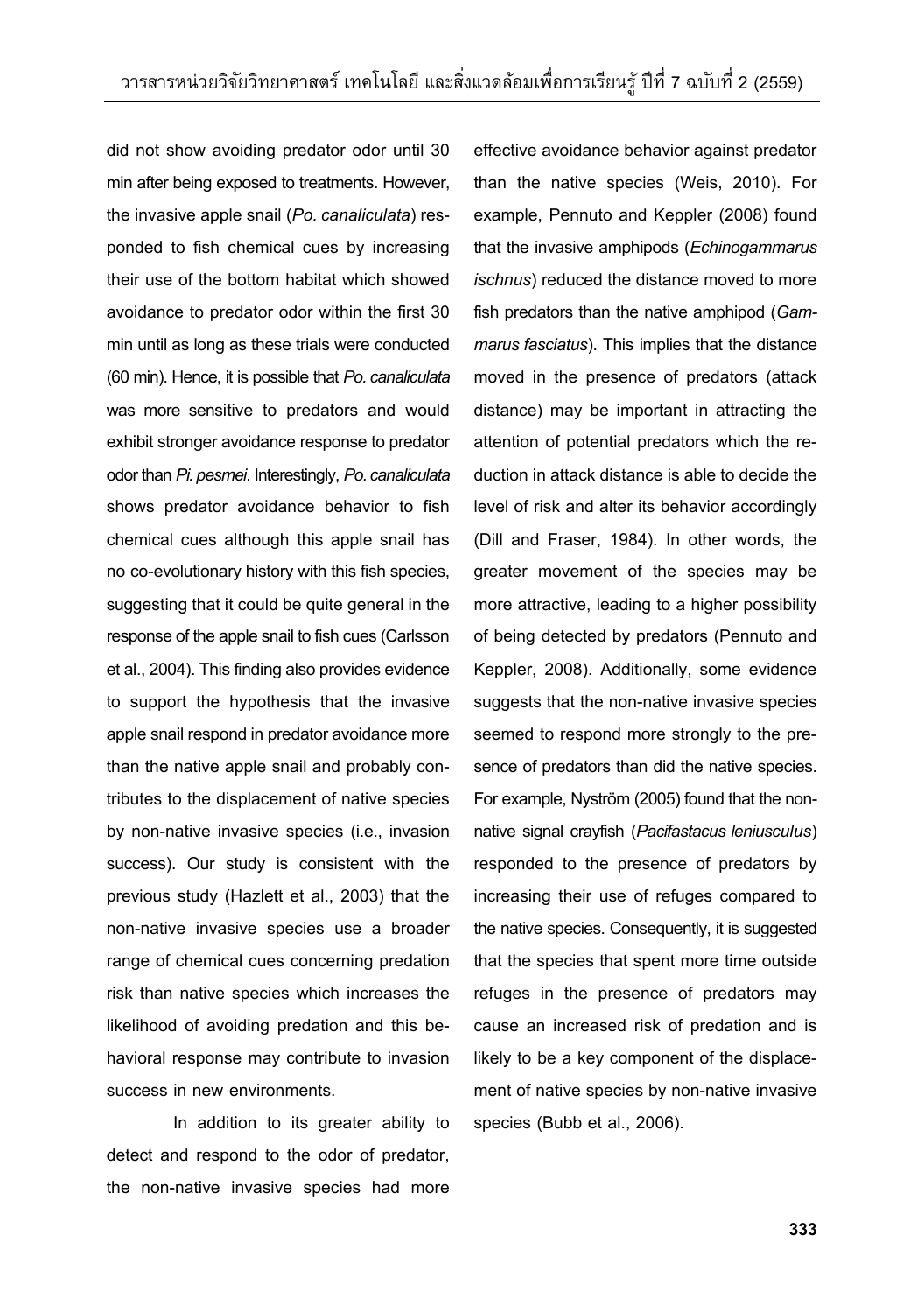#### **Conclusion**

 The results of this experimental study indicate that the non-native invasive apple snail (*Po. canaliculata*) was more sensitive to predation risk and would increase the use of safer habitat than the native apple snail (*Pi. pesmei*). This finding supports the idea that the non-native invasive species exhibited more predator avoidance behavior than native species which may contribute to becoming successfully established species and affect native apple snail populations (i.e., invasion success). These results provided an interesting opportunity for further studies that examine the behavioral differences in predator avoidance which might be a causal mechanism increasing the success of the non-native invasive species. Also, this study might help in emphasize the risks for freshwater biodiversity created by the uncontrolled translocation of *Po. canaliculata* and other similar non-native invasive species.

#### **Acknowledgments**

 This study was funded by a PhD scholarship to Piyaruk Pradabphetrat from the Office of the Higher Education Commission (OHEC), Thailand and by a research grant to Chantima Piyapong from Burapha University through the National Research Council of Thailand (Grant number 62/2559). We are grateful to the Erasmus Mundus Action 2 Project Swap and Transfer of the European Union (Grant agreement number 2013-2537/001-001-EMA2)

and academic coordination of Burapha University, Thailand and University of Innsbruck, Austria. A special thanks to Bungorn Thaewnonngiw, Mahasarakam University, Thailand, for her help collecting specimens. We also thankful to Pongrat Dumrongrojwattana, Burapha University, Thailand, for his aid in identifying apple snail species based on external morphology and Phimpawee Suwanno who provides statistical advice. Many thanks Jirapat Banmak and Krongthong Thangsitthi for assisting in the laboratory.

#### **References**

- Aizaki, K., and Yusa, Y. (2010). Learned predator recognition in a freshwater snail, *Pomacea canaliculata*. **Malacologia** 52(1): 21–29.
- Brandt, R. A. M. (1974). The non-marine aquatic mollusca of Thailand. **Archiv für Molluskenkunde** 105: 1–423.
- Bubb, D. H., Thom, T. J., and Lucas, M. C. (2006). Movement, dispersal and refuge use of co-occurring introduced and native crayfish. **Freshwater Biology** 51(7): 1359– 1368.
- Carlsson, N., Kestrup, Å., Mårtensson, M., and Nyström, P. (2004). Lethal and non-lethal effects of multiple indigenous predators on the invasive golden apple snail (*Pomacea canaliculata*). **Freshwater Biology** 49(10): 1269–1279.

Chapple, D. G., Simmonds, S. M., and Wong,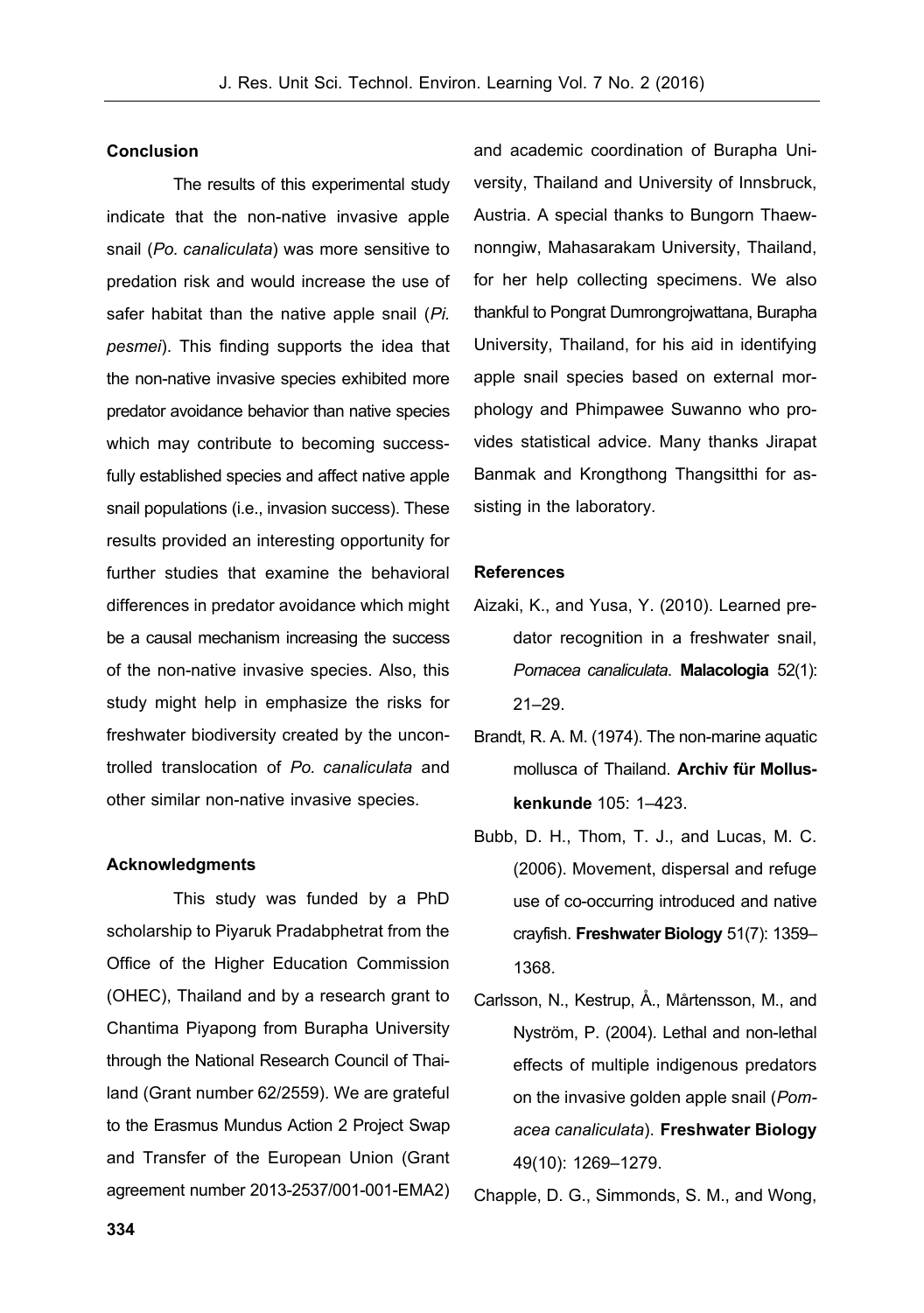B. B. M. (2012). Can behavioral and personality traits influence the success of unintentional species introductions? **Trends in Ecology & Evolution** 27(1): 57–64.

- Costa, Z. J. (2014). Responses to predators differ between native and invasive freshwater turtles: environmental context and its implications for competition. **Ethology** 120(7): 633–640.
- Cowie, R. H. (2002). Apple snails (Ampullariidae) as agricultural pests: their biology, impacts, and management. In Baker, G. M. (Ed.), **Molluscs as Crop Pests**. Wallingford: CABI.
- Dill, L. M., and Fraser, A. H. (1984). Risk of predation and the feeding behavior of juvenile coho salmon (*Oncorhynchus kisutch*). **Behavioral Ecology and Sociobiology** 16(1): 65–71.
- Ferrari, M. C. O., Wisenden, B. D., and Chivers, D. P. (2010). Chemical ecology of predatorprey interactions in aquatic ecosystems: a review and prospectus. **Canadian Journal of Zoology** 88(7): 698–724.
- Fischer, M. L., Sullivan, M. J. P., Greiser, G., Guerrero-Casado, J., Heddergott, M., Hohmann, U., Keuling, O., Lang, J., Martin, I., Michler, F. U., Winter, A., and Klein, R. (2015). Assessing and predicting the spread of non-native raccoons in Germany using hunting bag data and dispersal weighted models. **Biological Invasions** 18(1): 57–71.
- González-Bernal, E., Brown, G. P., and Shine, R. (2014). Invasive cane toads: social facilitation depends upon an individual's personality. **PloS ONE** 9(7): e102880.
- Gurevitch, J., and Padilla, D. K. (2004). Are invasive species a major cause of extincttions? **Trends in Ecology and Evolution** 19(9): 470–474.
- Hayes, K. A., Cowie, R. H., Thiengo, S. C., and Strong, E. E. (2012). Comparing apples with apples: clarifying the identities of two highly invasive Neotropical Ampullariidae (Caenogastropoda). **Zoological Journal of the Linnean Society** 166(4): 723–753.
- Hazlett, B. A., Burba, A., Gherardi, F., and Acquistapace, P. (2003). Invasive species of crayfish use a broader range of predation-risk cues than native species. **Biological Invasions** 5(3): 223–228.
- Heiler, K. C. M., von Oheimb, P. V., Ekschmitt, K., and Albrecht, C. (2008). Studies on the temperature dependence of activity and on the diurnal activity rhythm of the invasive *Pomacea canaliculata* (Gastropoda: Ampullariidae). **Mollusca** 26(1): 73–81.
- Hossain, M. A., Sultana, Z., Kibria, A. S. M., and Azimuddin, K. M. (2012). Optimum dietary protein requirement of a Thai Strain of Climbing Perch, *Anabas testudineus* (Bloch, 1792) fry. **Turkish Journal of**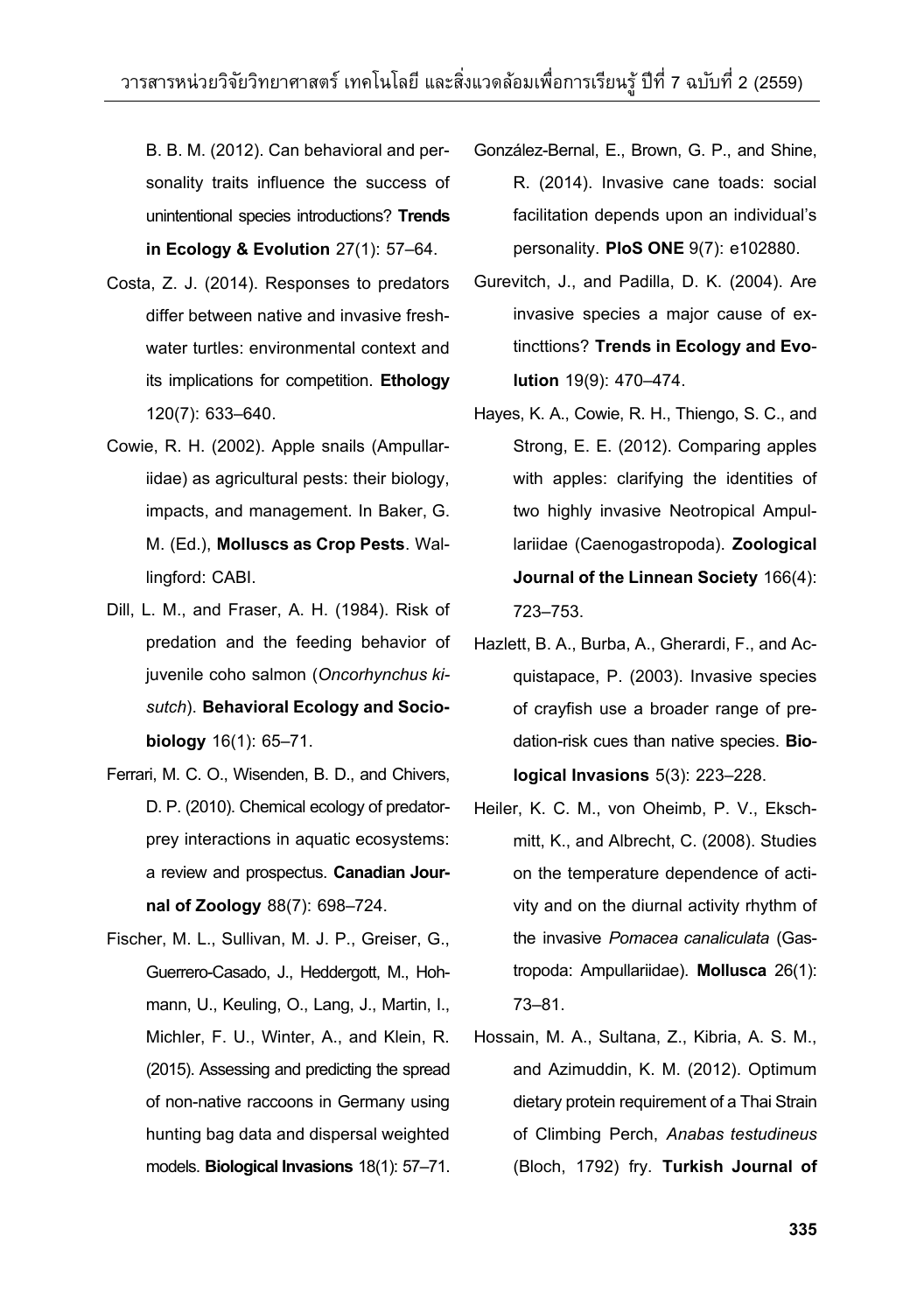**Fisheries and Aquatic Sciences** 12(2): 217–224.

- Howells, R. G., Burlakova, L. E., Karatayev, A. Y., Marfurt, R. K., and Burks, R. L. (2006). Native and introduced Ampullariidae in North America: history, status, and ecology. In Joshi, R. C., and Sebastian, L. S. (Eds.), **Global Advances in the Ecology and Management of Golden Apple Snails**. Nueva Ecija: Philippine Rice Research Institute (PhilRice).
- Ichinose, K., Yusa, Y., and Yoshida, K. (2003). Alarm response of hatchlings of the apple snail, *Pomacea canaliculata* (Gastropoda: Ampullariidae), to aqueous extracts of other individuals. **Ecological Research** 18(2): 213–219.
- Jeschke, J. M., Bacher, S., Blackburn, T. M., Dick, J. T. A., Essl, F., Evans, T., Gaertner, M., Hulme, P. E., Kühn, I., Mrugala, A., Pergl, J., Pyšek, P., Rabitsch, W., Ricciardi, A., Richardson, D. M., Sendek, A., Vilà, M., Winter, M., and Kumschick, S. (2014). Defining the impact of nonnative species. **Conservation Biology** 28(5): 1188–1194.
- Joshi, C., de Leeuw, J., and van Duren, I. C. (2004). Remote sensing and GIS applications for mapping and spatial modelling of invasive species. In Altan, O. (Ed.), **Proceedings on the Geo-Imagery Bridging Continents, 12–23 July 2004**.

Istanbul: International Society for Photogrammetry and Remote Sensing (ISPRS).

- Keawjam, R. S. (1986). The apple snails of Thailand: distribution, habitats and shell morphology. **Malacological Review** 19 (1–2): 61–81.
- Kwong, K. L., Chan, R. K. Y., and Qiu, J. W. (2009). The potential of the invasive snail *Pomacea canaliculata* as a predator of various life-stages of five species of freshwater snails. **Malacologia** 51(2): 343– 356.
- Liang, K., Zhang, J. E., Fang, L., Zhao, B., Luo, M., Parajuli, P., and Ouyang, Y. (2013). The biological control of *Pomacea canaliculata* population by rice-duck mutualism in paddy fields. **Biocontrol Science and Technology** 23(6): 674–6 90.
- Li-na, D., Davies, J., Xiao-yong, C., Gui-hua, C., and Jun-xing, Y. (2007). A record of the invasive golden apple snail *Pomacea canaliculata* (Lamark, 1819) at Black Dragon Spring, Dianchi Basin. **Zoological Research** 28(3): 325–328.
- Lowe, S., Browne, M., Boudjelas, S., and De Poorter, M. (2004). **100 of the world's worst invasive alien species: a selection from the global invasive species database**. Auckland: The Invasive Species Specialist Group (ISSG) a specialist group of the Species Survival Commission, World Conservation Union (IUCN).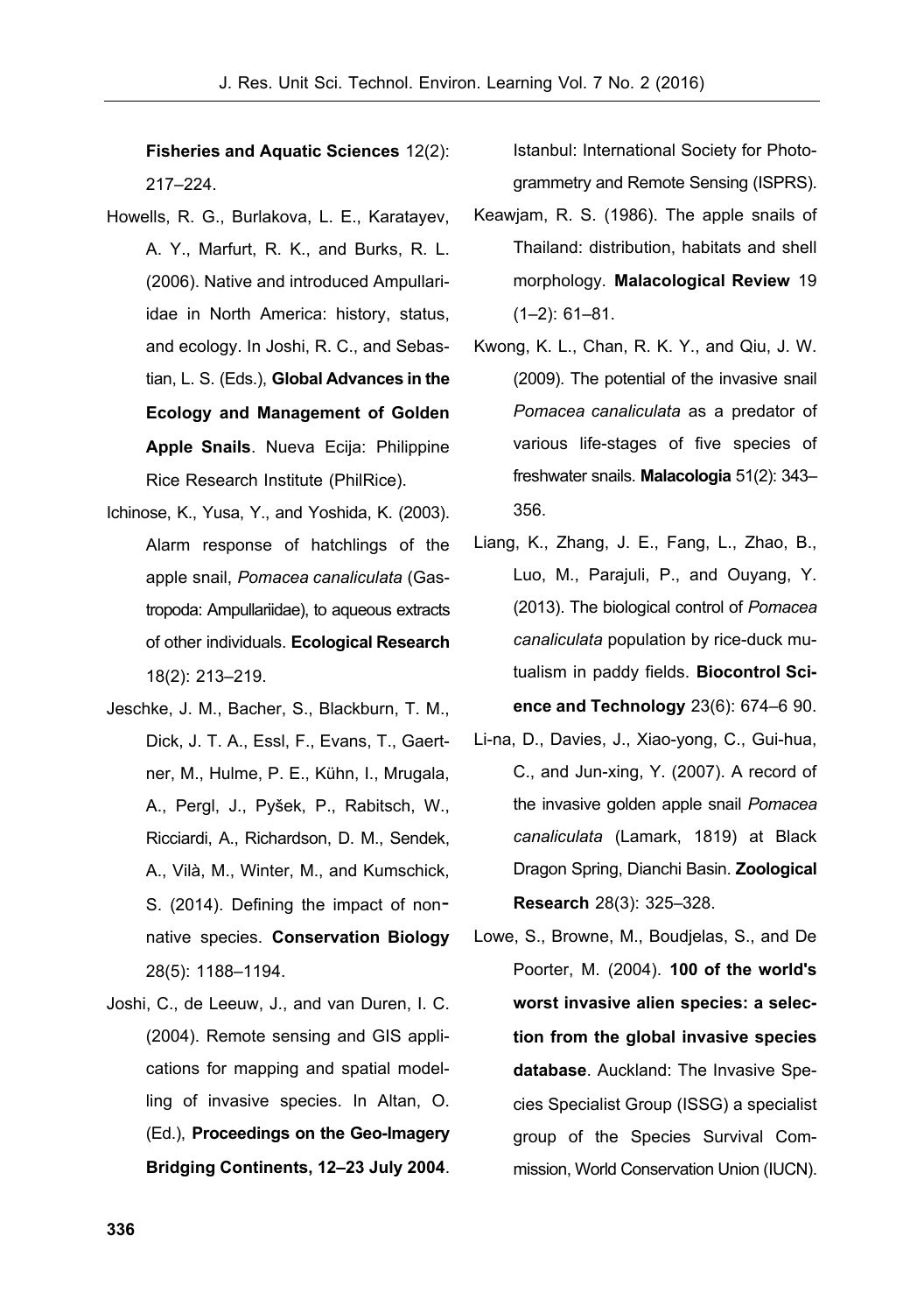- Martin, C. W., Bayha, K. M., and Valentine, J. F. (2012). Establishment of the invasive island apple snail *Pomacea insularum* (Gastropoda: Ampullaridae) and eradication efforts in Mobile, Alabama, USA. **Gulf of Mexico Science** 30(1–2): 30–38.
- Mustafa, M. G., Alam, M. J., and Islam, M. M. (2010). Effects of some artificial diets on the feed utilization and growth of the fry of climbing perch, *Anabas testudineus* (Bloch, 1792). **Report and Opinion** 2(2): 3–28.
- Naylor, R. (1996). Invasions in agriculture: assessing the cost of the golden apple snail in Asia. **Ambio** 25(7): 443-448.
- Nishiumi, N., and Mori, A. (2015). Distancedependent switching of anti-predator behavior of frogs from immobility to fleeing. **Journal of Ethology** 33(2): 117–124.
- Nyström, P. (2005). Non-lethal predator effects on the performance of a native and an exotic crayfish species. **Freshwater Biology** 50(12): 1938–1949.
- Pennuto, C., and Keppler, D. (2008). Short-term predator avoidance behavior by invasive and native amphipods in the Great Lakes. **Aquatic ecology** 42(4): 629–641.
- Phillips, B. L., and Suarez, A. V. (2012). The role of behavioural variation in the invasion of new areas. In Candolin, U., and Wong, B. B. M. (Eds.), **Behavioural responses to a changing world: mechanisms and**

**consequences**. Oxford: Oxford University Press.

- Polo-Cavia, N., López, P., and Martin, J. (2008). Interspecific differences in responses to predation risk may confer competitive advantages to invasive freshwater turtle species. **Ethology** 114(2): 115–123.
- Pyšek, P., and Richardson, D. M. (2010). Invasive species, environmental change and management, and health. **Annual Review of Environment and Resources** 35: 25–55.
- Rawlings, T. A., Hayes, K. A., Cowie, R. H., and Collins, T. M. (2007). The identity, distribution, and impacts of non-native apple snails in the continental United States. **BMC Evolutionary Biology**. 7: 97–111.
- Rehage, J. S., Barnett, B. K., and Sih, A. (2005). Behavioral responses to a novel predator and competitor of invasive mosquetofish and their non-invasive relatives (*Gambusia* sp.). **Behavioral Ecology and Sociobiology** 57(3): 256–266.
- Routledge, R. (2005). Fisher's exact test. In Armitage, P., and Colton, T. (Eds.). **Encyclopedia of Biostatistics**. Chichester: John Wiley & Sons.
- Roy, H. E., Peyton, J., Aldridge, D. C., Bantock, T., Blackburn, T. M., Britton, R., Clark, P., Cook, E., Dehnen-Schmutz, K., Dines, T., Dobson, M., Edwards, F., Harrower, C.,